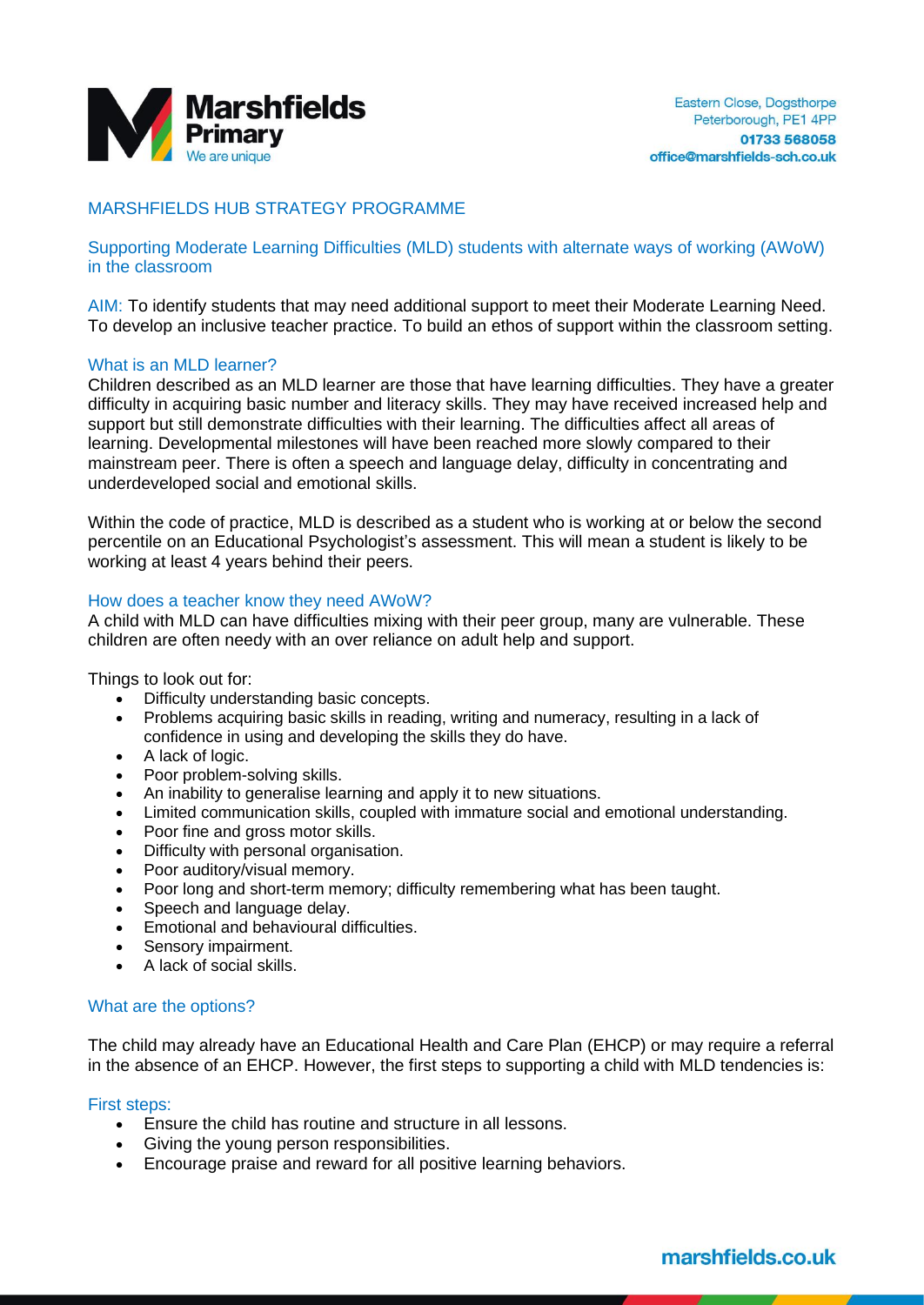

- Build on the child's knowledge and understanding in a staged approach. Give time for prelearning and over-learning.
- Ensure Learning Objectives each lesson is realistic and achievable.

### A few examples:

| Observed<br>Behaviour by<br>Teacher                                                                                                                                                                                                       | Cause (Child's<br>view)                                                                                                  | Effect (Child's view)                                                                            | <b>Teacher Action</b>                                                                                                                                                                                                                                                                                                                                                                  |
|-------------------------------------------------------------------------------------------------------------------------------------------------------------------------------------------------------------------------------------------|--------------------------------------------------------------------------------------------------------------------------|--------------------------------------------------------------------------------------------------|----------------------------------------------------------------------------------------------------------------------------------------------------------------------------------------------------------------------------------------------------------------------------------------------------------------------------------------------------------------------------------------|
| Does not sit down<br>in lesson.                                                                                                                                                                                                           | Forgotten where to<br>sit, another child in<br>their seat.                                                               | Delayed learning,<br>confusion, a trigger<br>to confrontational<br>behaviours.                   | Have books out on table,<br>clearly displayed seating<br>plan, as this child enters be<br>at their desk to non-verbally<br>show where to sit.                                                                                                                                                                                                                                          |
| Does not copy the<br>date, Title and<br><b>Learning Objective</b><br>when asked<br>subsequently the<br>rest of the class<br>finish before the<br>child has begun.                                                                         | Writing is hard,<br>organisation is<br>hard, transitioning<br>from last lesson to<br>this is hard.                       | Child already behind<br>in the first 5 minutes<br>of the lesson -<br>feeling of<br>hopelessness. | Preprint these non-learning<br>items for the child to glue into<br>their book. This is a good<br>opportunity for the child to<br>look back at last lessons<br>work and recall the prior<br>lesson.                                                                                                                                                                                     |
| During project work<br>students are asked<br>to design a rain<br>resistant<br>playhouse. An<br>introduction video<br>is shown, and<br>students requested<br>to start their<br>design. The Child<br>leaves the room,<br>refuses to engage. | The video went too<br>fast, I could not<br>understand the<br>words.                                                      | I don't get it. I don't<br>understand. And<br>anyway, why are we<br>designing<br>playhouses?     | Pre-teach this topic and its<br>objectives prior to the rest of<br>the class to give processing<br>time of what is to come.<br>Provide a scenario that is<br>meaningful to the child.<br>Provide concrete resources.<br>Does this part of the topic<br>need to be sketched? Or is<br>there another way IE building<br>a model?                                                         |
| During a game the<br>child always<br>refuses to take part<br>and then proceeds<br>to talk to others<br>taking them off<br>task.                                                                                                           | I find it hard to sit<br>for a long time and<br>wait my turn. I<br>won't be chosen<br>anyway because<br>nobody likes me. | I have not taken part<br>several times, it<br>must be ok to do my<br>own thing.                  | Does this game need to be<br>played if it excludes a child?<br>Can the groups be made<br>smaller, so more children get<br>a turn quicker? Can the child<br>struggling be given a<br>responsibility/ job to do first<br>before joining in (Through pre<br>arrangement with the child).<br>That way they watch and<br>listen to how the game is to<br>be played processing the<br>rules. |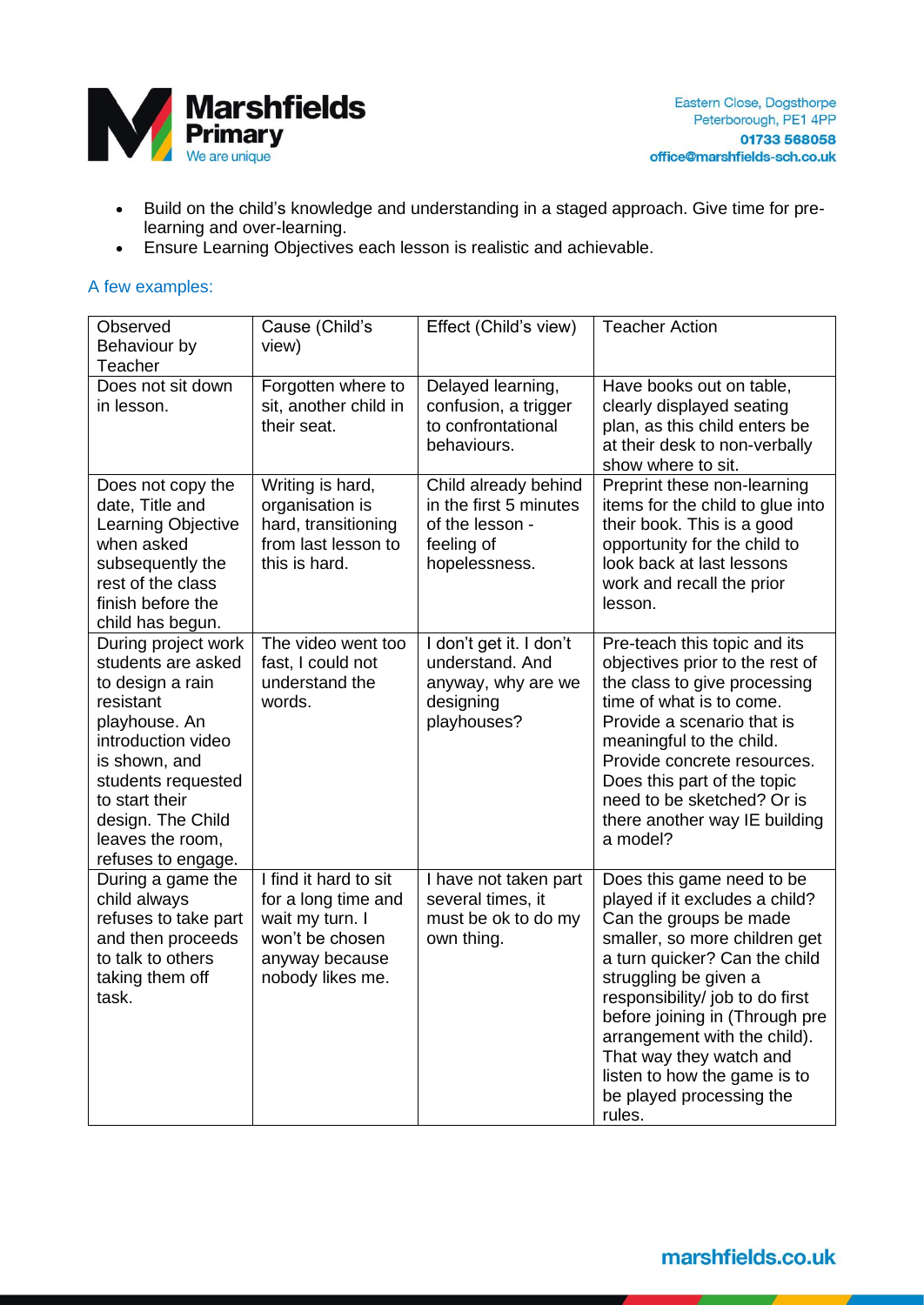

## What teachers should do:

Plan and develop differentiated lesson. Thinking carefully about the level of learning, prior teaching, and next steps. Have the intended outcome in mind. Pace lessons so they are sequential. Develop classroom approaches that are multisensory. Use concrete resources and use of ICT as appropriate to develop participation in tasks and therefore develop learning. Decide how children will record their learning (written, oral, photographs, video, highlighting text, mind maps etc).

Children with MLD benefit from regular checking that they have understood the task or request. That their work is progressing in the right direction and having access to what the final product will look like. This may mean repetition of instruction, rephasing, adding further explanation and demonstrating the steps in reaching the final product. MLD children respond well to 'now and next' language throughout their work.

### Resources that help:

- Concrete resources the child can touch and feel.
- Visuals that the child can refer to throughout the task.
- Models of the final product that the child is aiming towards.
- Checklists for the child so they can mark their progress throughout the task. Children like to finish. Plan in additional time to ensure the MLD child can finish their work.
- If the child has an EHCP follow the activities and use the resources listed.
- Language that is clear and instructions that are concise.
- No more than two options in their learning, negotiation will add further confusion and develop unhealthy learning behaviours.

### How can you assess impac:

It is important that when a child is struggling to access learning in the classroom that a differentiated approach is carefully developed. Following an Assess, Plan, Do and Review [\(https://www.teachertoolkit.co.uk/2018/05/21/assess-plan-do-review/\)](https://www.teachertoolkit.co.uk/2018/05/21/assess-plan-do-review/) sets out the teacher's intent, implementation and impact can then be recorded.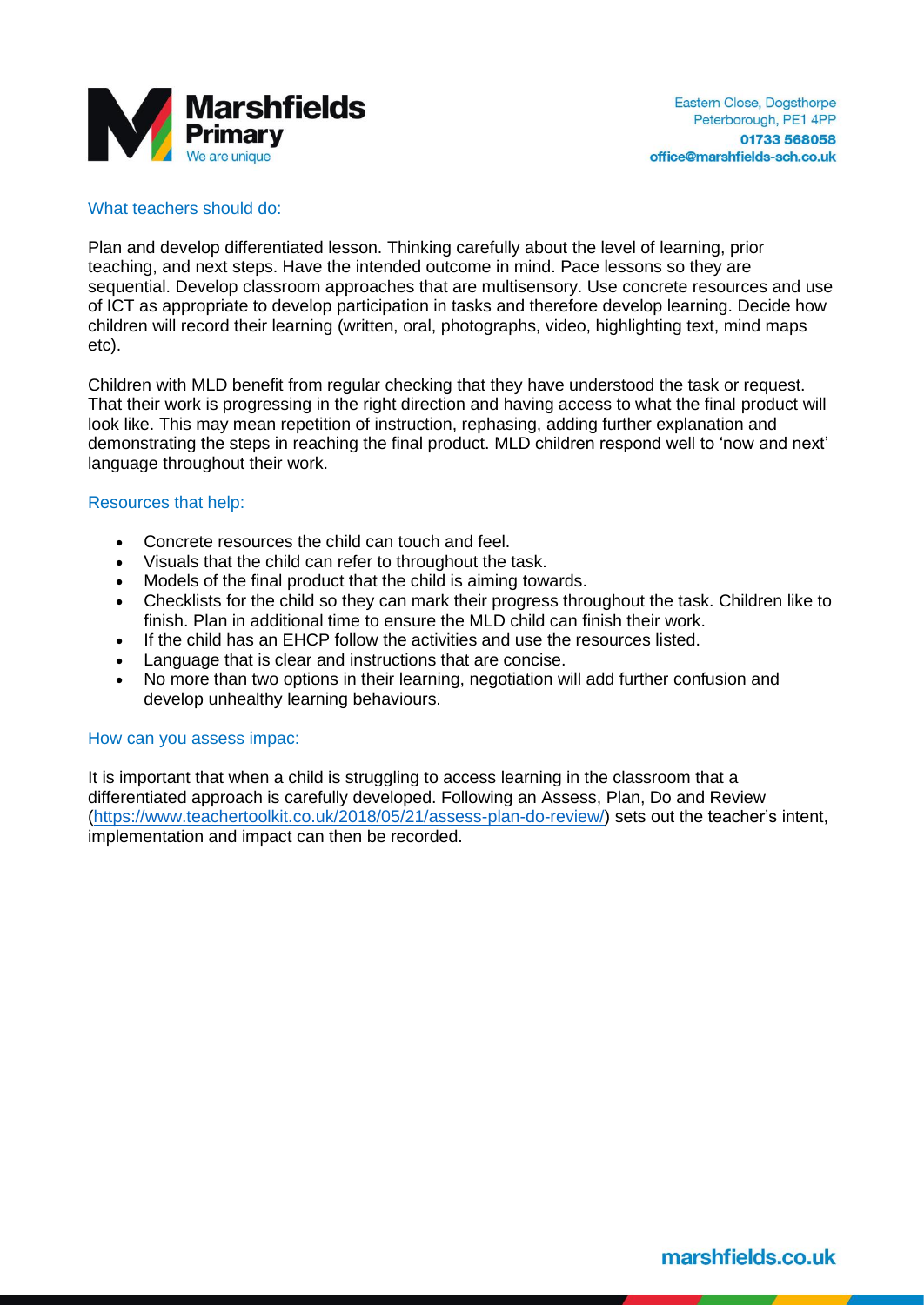

|                                                                                                                                             | <b>Pupil Name:</b> |       |      | Class:         | Year:                                                                                                                                           |       |      |
|---------------------------------------------------------------------------------------------------------------------------------------------|--------------------|-------|------|----------------|-------------------------------------------------------------------------------------------------------------------------------------------------|-------|------|
|                                                                                                                                             |                    |       |      |                | Plan:                                                                                                                                           | Date: | Who: |
| RESOURCE-<br><b>Assess:</b>                                                                                                                 |                    | Date: | Who: |                | Hold discussions & meet with parents, staff and<br>any specialist services involved to plan for what<br>needs to happen                         |       |      |
| Carry out child observations, hold<br>discussions with key staff, parents/carers to<br>identify & analyse needs e.g. IE 360°                |                    |       |      |                | Ensure that the 'plan' is outcome focused e.g.<br>improve, develop, achieve. Remember child and<br>parents at the centre of the planning        |       |      |
| Any relevant assessments carried out by<br>external agencies e.g. Health, EP, Social Care.<br>Consider parent, pupil & staff questionnaires |                    |       |      |                | Outline interventions & support needed -<br>Provision Map. Record expected impact on<br>progress, development & behaviour                       |       |      |
| In-school screening assessments                                                                                                             |                    |       |      |                | Set time limits for interventions<br>Set date for review                                                                                        |       |      |
| Do:                                                                                                                                         |                    | Date: | Who: | Child<br>or YP | <b>Review:</b>                                                                                                                                  | Date: | Who: |
| Implement the plan as agreed. Clearly show<br>Who, What, When, How                                                                          |                    |       |      |                | Discuss with others e.g. SENCO, parents,<br>colleagues, pupil about how effective the<br>interventions have been and the impact on the<br>pupil |       |      |
| Continue to observe and record evidence of<br>support and progress                                                                          |                    |       |      |                | Analyse and compare data, observations and<br>planned outcomes                                                                                  |       |      |
|                                                                                                                                             |                    |       |      |                | Think about next steps.<br>Plan carefully with parents, other specialists and<br>the pupil                                                      |       |      |
|                                                                                                                                             |                    |       |      |                | Does the APDR cycle need to begin again?                                                                                                        |       |      |

It is likely that this cycle may need to be repeated.

Assessing impact is a record of the successes and developing next steps.

## Consider:

- How much progress did the child make against targets set?
- How much support was needed?
- Was the teaching environment suitable? Are further adaptions required?
- Have any other in-school assessments taken place within this cycle? Has progress remained stable or improved? Which aspects have worked well? Devise the next steps.

# Useful Links

• MLD

[www.goodschoolsguide.co.uk](http://www.goodschoolsguide.co.uk/)

• Pre-Teaching <https://www.teachingenglish.org.uk/article/pre-teaching>

• Over learning

<https://learningspy.co.uk/featured/should-students-be-overlearning/>

• Children with SEND

<https://www.gov.uk/children-with-special-educational-needs/extra-SEN-help>

• The engagement model

<https://www.gov.uk/government/publications/the-engagement-model>